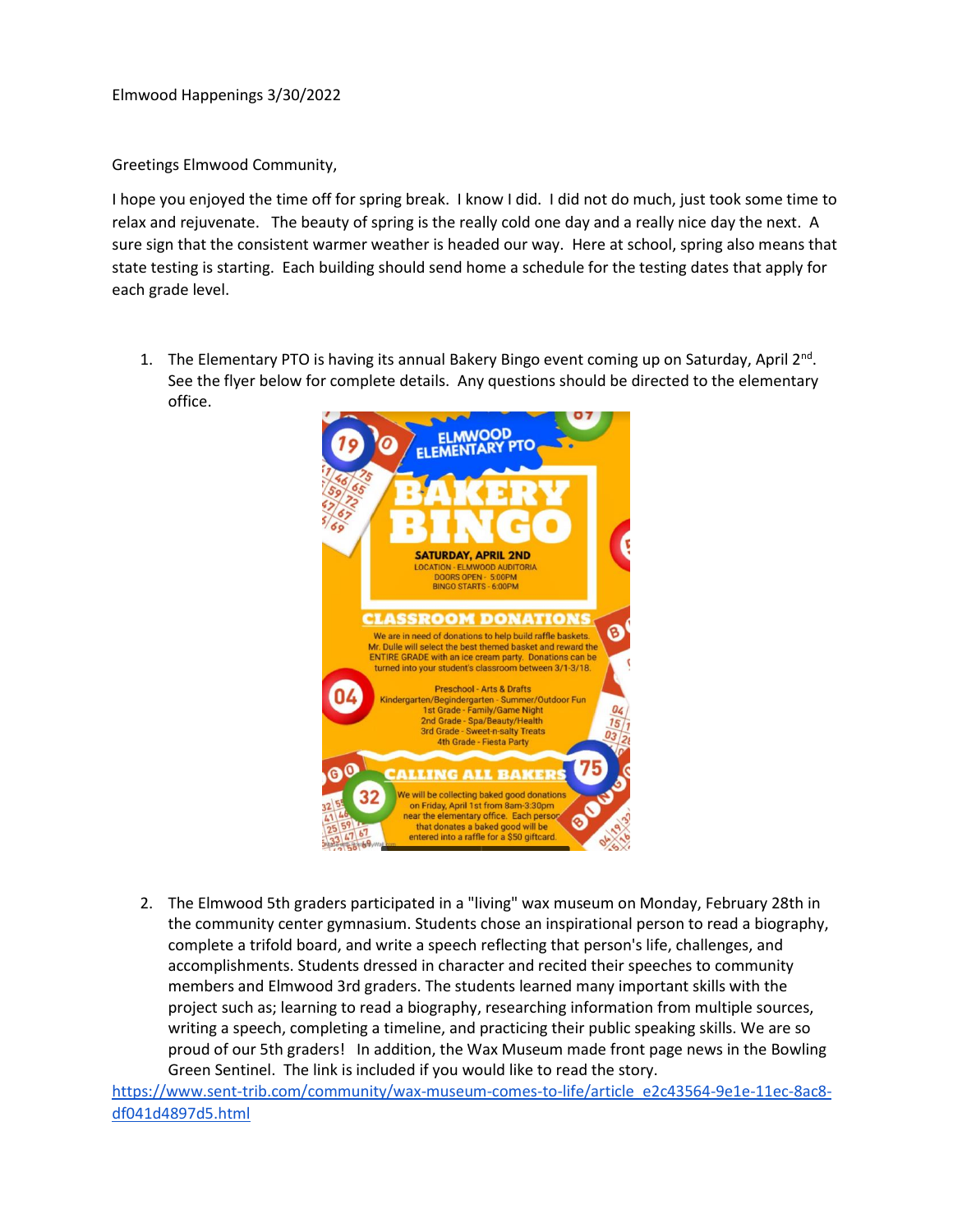3. The 2nd grade celebrated **Two**'s Day (2-22-22) with lots of activities relating to the special date! Some exciting tasks included working in **pairs** to find **2** syllable words, adding and subtracting **double** digits, reading the book **Tuesday**, writing about life **22** years from now, and many more fun activities. The students had a great time participating as much as the teachers did planning.



4. For the second year in a row, the Elmwood fifth and sixth grade quiz bowl team, coached by Mrs. Sandy Laborie, won the Northwest Ohio Quiz Bowl League championship. They were undefeated in the regular season and swept through the tournament competition in dominating fashion. Members of the team are:

Brody Minich Kale Smith Shipley Morlock Chadryk Hiser **Paxton Reynolds** Hannah Baker Evan Strausbaugh Myra Thompson

## **6th Grade**: **5th Graders:**

Braxton Benner Madeleine Brubaker